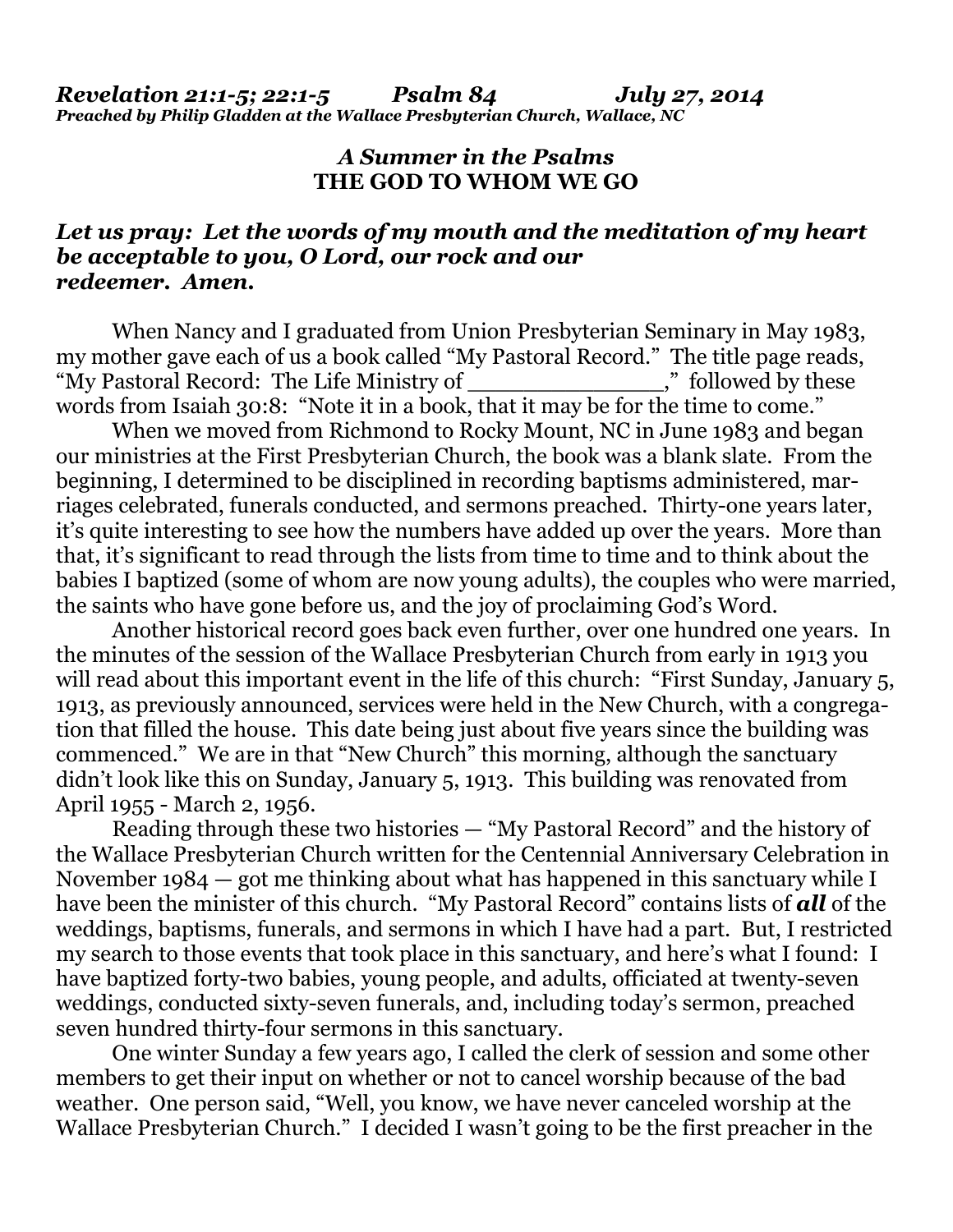history of the church to cancel worship! So, including today, the people of God have come to Sunday worship in *this* building for 5,281 weeks in a row. That doesn't include all of the special services over the years: Holy Week, Christmas Eve, funerals, weddings, and revivals.

 5,281 Sundays of God's people saying, "Let's go to church." 5,281 Sundays of God's people saying, "Let's go be in fellowship with other Christians." 5,281 Sundays of God's people saying, "Let's go to God." Today's sermon title comes from a commentary on Psalm 84 that was written by one of our seminary professors. Dr. Mays says, "This [psalm] holds together yearning for God and the longing to be at a place because God has made it a place of Presence. The two mean that faith must take the form of movement, that one must go toward God . . . We 'go' to God. Every visit to a temple or church or meeting of believers is in a profound sense a pilgrimage. We 'go,' not just for practical or personal reasons; we go theologically. Christians have read and sung Psalm 84 and through it praised the God to whom we 'go' in different ways. The psalm has interpreted churches and chapels as 'dwelling places of God's love, the abode to which our hearts aspire with warm desire to see our God."<sup>1</sup>

We call this sanctuary "God's house," even though we know that God is everywhere and doesn't really need a "house" to live in. But God has always met God's people where they are. God came down on the mountain and met Moses. When the children of Israel wandered in the wilderness for forty years, they set up the tabernacle outside of camp, and God would meet them there. Solomon built the Temple on Mt. Zion and believers would make their pilgrimages to worship in that holy place. When God's people returned from fifty years in exile, they rebuilt the Temple where they could go to meet God. Now, fast forward to some time in 1908, when some elders made the decision to build a "New Church" right here, so God's people could go to meet God.

 As beautiful and historic as this room is, it's not the same when I'm in here by myself on a weekday without all of you. Certainly God is present here, even when God's people aren't here. But there's something special about the people of God going to meet God and God going to meet his people when we gather for worship on the Lord's Day. There may be as many different reasons why we all came here today as there are people here this morning. Some may have come for practical reasons. Some may have come for personal reasons. Let us hope we have all come for theological reasons — that is to say, the God to whom we go is here, waiting for us and wanting us to enjoy being in his presence in the company of God's people. "For where two or three are gathered in my name, I am there among them." (Matthew 18:20)

 Here we are in the "New Church," in God's sanctuary. *Webster's New Collegiate Dictionary* defines "sanctuary" as (1) the most sacred part of a religious building, (2) the room in which general worship services are held, and (3) a place for worship." That's certainly why we're here in God's sanctuary today. "Sanctuary" also means (1) a consecrated place and (2) a place of refuge and protection.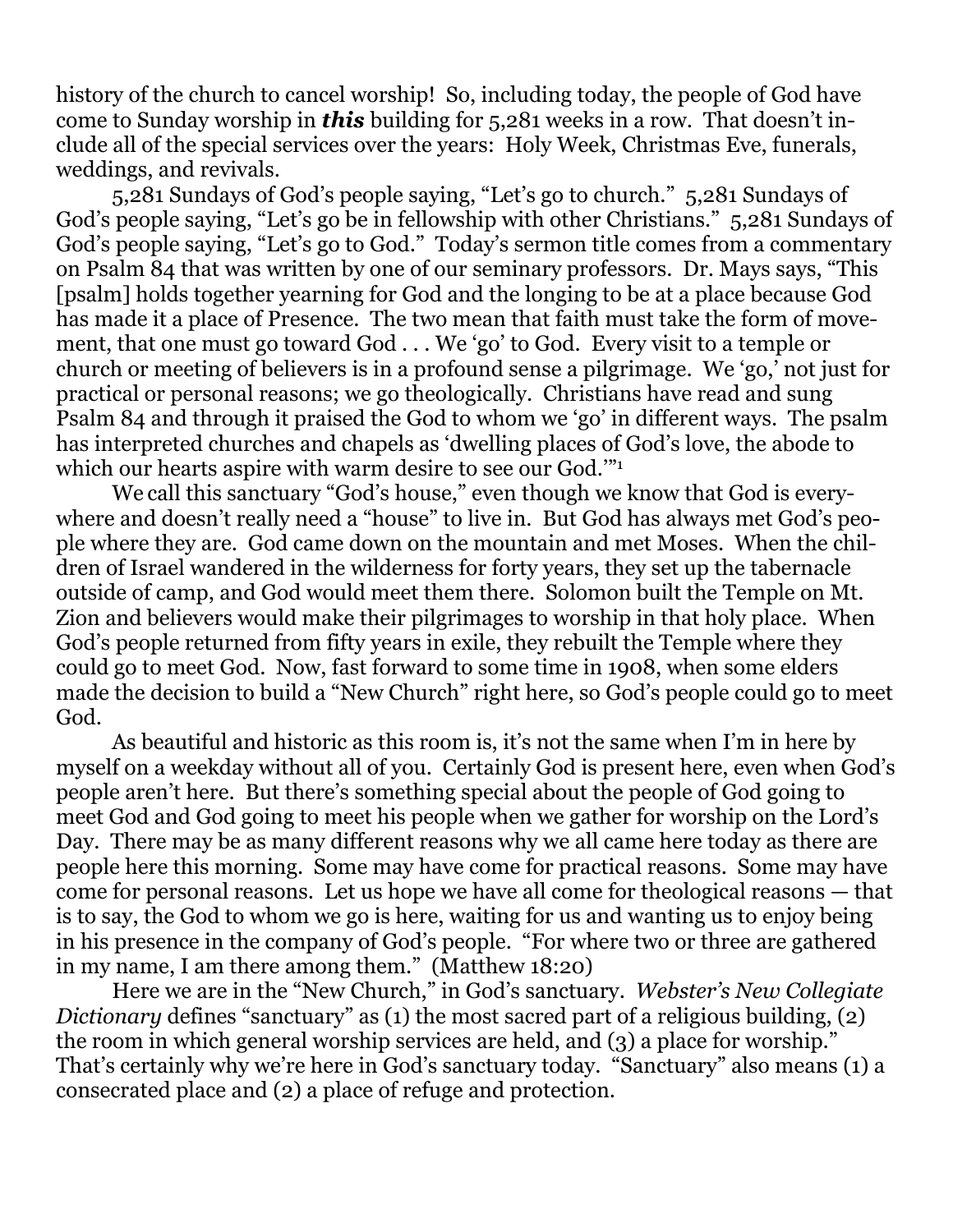When we go to God in God's sanctuary, it's not so we can escape from the world around us or stick our heads in the sand. Going to God in worship may provide us a place of refuge and protection, but our worship gives us the opportunity to draw strength and joy from our lively, living God, so we can keep on living as God's people wherever he calls us to be and in whatever he calls us to do.

 The psalmist paints a beautiful picture of finding sanctuary in God's sanctuary: "Even the sparrow finds a home, and the swallow a nest for herself, where she may lay her young, at your altars, O Lord of hosts." Imagine that! Birds roosting in the house of God. If we came into this sanctuary for worship on a Sunday morning and found some sparrows settled in above the stained glass windows and some swallows nesting on the communion table, our Building & Grounds folks would jump into action!

 But what if we let the sparrows sit quietly above the stained glass windows and didn't disturb the swallows sitting on their nests on the communion table? Maybe if we were quiet we could hear them sing their bird songs. "My heart and my flesh sing for joy to the living God." Maybe if we were observant we could appreciate their sense of security and calm at having found a place of sanctuary. Maybe the tiny sparrows and swallows could teach us exactly what the psalmist means when he says, "I would rather be a doorkeeper in the house of my God than live in the tents of wickedness." In other words, it's enough even to be standing in the doorway in God's presence, much less going in and being a full part of the worship of our lively, living Lord God.

 One time when I was in Tabasco, Mexico, my friend, Huascar, came to me while we were eating at a church out in the country and asked, "Would you like to preach?" When I asked him, "When?" he said, "In about twenty minutes!" Of course I said yes. Keep in mind, this church was in a little town in the Mexican countryside. As we walked from supper over to the sanctuary, we noticed the crowd that was gathering for worship. Trucks pulled up in front of the church with people hanging off the sides. Groups of people walked down the street, almost like a river flowing to the church. When I stood up to preach, I noticed the sanctuary was overflowing with worshipers. Then I saw that the crowd had spilled out into the courtyard in front of the church. Then I realized that people were standing two and three deep along the sides of the church, craning their necks to see in the windows.

 After the worship service, we shook hands with every single person who was at worship. One friend said, "This is the first time I've ever really understood what the Bible means when it talks about the 'multitudes' that surrounded Jesus." Another friend said to me, "Wow, your preaching really packed 'em in tonight, Phil!" No, it didn't. It wasn't my preaching, because they didn't know who was going to preach that night. The people came in droves because, as the psalmist says, "My soul longs, indeed it faints for the courts of the Lord; my heart and my flesh sing for joy to the living God. . . Happy are those who live in your house, ever singing your praise."

 All these years later, I can still see those faces at the church windows, straining to hear God's Word, eager to be in God's sanctuary to worship God who is a sun and shield, our King and our God. Today's opening hymn was chosen because of v. 11: "he